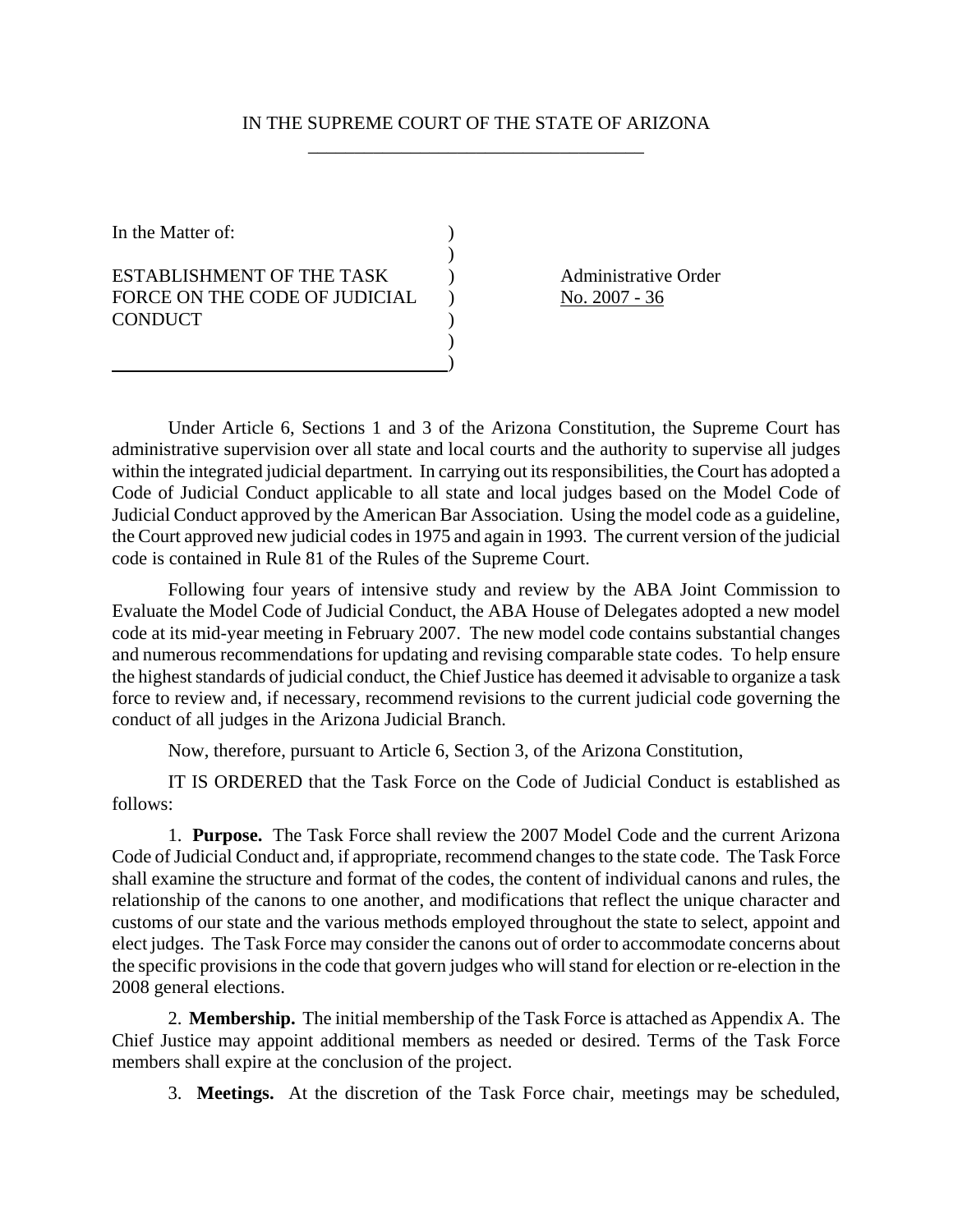canceled or moved. All meetings shall comply with the Arizona Code of Judicial Administration § 1-202: Public Meetings policy of the Arizona Judicial Branch.

4. **Reports.** The Task Force shall submit an interim report of its findings or recommendations to the court in January 2008 and a final report at the conclusion of the project.

5. **Administrative Support**. The Administrative Office of the Courts and the Supreme Court's Judicial Ethics Advisory Committee shall provide administrative support and staff for the Task Force, in cooperation with the Commission on Judicial Conduct.

Dated this 26th day of April, 2007.

RUTH V. MCGREGOR Chief Justice

\_\_\_\_\_\_\_\_\_\_\_\_\_\_\_\_\_\_\_\_\_\_\_\_\_\_\_\_\_\_\_\_\_\_\_\_

Attachment: Appendix A